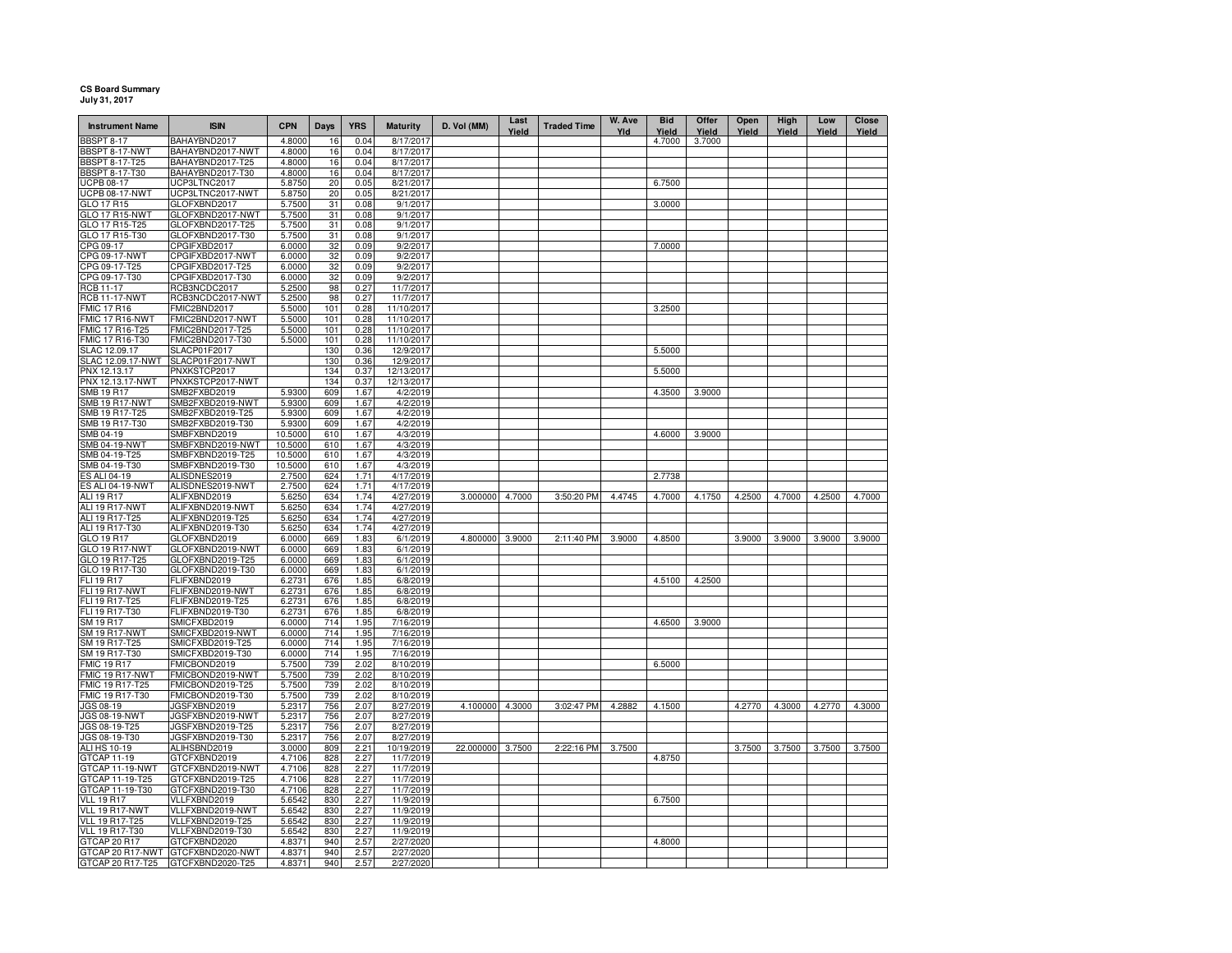| <b>Instrument Name</b>             | <b>ISIN</b>                          | <b>CPN</b>       | Days         | <b>YRS</b>   | <b>Maturity</b>        | D. Vol (MM)     | Last<br>Yield | <b>Traded Time</b> | W. Ave<br>Yld | <b>Bid</b><br>Yield | Offer<br>Yield | Open<br>Yield | High<br>Yield | Low<br>Yield | <b>Close</b><br>Yield |
|------------------------------------|--------------------------------------|------------------|--------------|--------------|------------------------|-----------------|---------------|--------------------|---------------|---------------------|----------------|---------------|---------------|--------------|-----------------------|
| GTCAP 20 R17-T30                   | GTCFXBND2020-T30                     | 4.8371           | 940          | 2.57         | 2/27/2020              |                 |               |                    |               |                     |                |               |               |              |                       |
| SMPH 03-20                         | SMPHFXBD2020                         | 5.1000           | 943          | 2.58         | 3/1/2020               |                 |               |                    |               | 4.4000              |                |               |               |              |                       |
| <b>SMPH 03-20-NWT</b>              | SMPHFXBD2020-NWT                     | 5.1000           | 943          | 2.58         | 3/1/2020               |                 |               |                    |               |                     |                |               |               |              |                       |
| SMPH 03-20-T25                     | SMPHFXBD2020-T25                     | 5.1000           | 943          | 2.58         | 3/1/2020               |                 |               |                    |               |                     |                |               |               |              |                       |
| SMPH 03-20-T30                     | SMPHFXBD2020-T30                     | 5.1000           | 943          | 2.58         | 3/1/2020               |                 |               |                    |               |                     |                |               |               |              |                       |
| CPG 20 R18<br>CPG 20 R18-NWT       | CPGIFXBD2020<br>CPGIFXBD2020-NWT     | 6.6878<br>6.6878 | 944<br>944   | 2.58<br>2.58 | 3/2/2020<br>3/2/2020   |                 |               |                    |               | 7.0000              | 4.2750         |               |               |              |                       |
| CPG 20 R18-T25                     | CPGIFXBD2020-T25                     | 6.6878           | 944          | 2.58         | 3/2/2020               |                 |               |                    |               |                     |                |               |               |              |                       |
| CPG 20 R18-T30                     | CPGIFXBD2020-T30                     | 6.6878           | 944          | 2.58         | 3/2/2020               |                 |               |                    |               |                     |                |               |               |              |                       |
| MBT 04-20                          | MBTLTNCD2020                         | 4.0000           | 997          | 2.73         | 4/24/2020              |                 |               |                    |               |                     |                |               |               |              |                       |
| <b>EDC 20 R18</b>                  | EDCFXBND2020                         | 4.1583           | 1006         | 2.75         | 5/3/2020               | 2.000000        | 4.6000        | 2:30:50 PM         | 4.6000        | 4.8000              | 4.1000         | 4.6000        | 4.6000        | 4.6000       | 4.6000                |
| EDC 20 R18-NWT                     | EDCFXBND2020-NWT                     | 4.1583           | 1006         | 2.75         | 5/3/2020               |                 |               |                    |               |                     |                |               |               |              |                       |
| EDC 20 R18-T25                     | EDCFXBND2020-T25                     | 4.1583           | 1006         | 2.75         | 5/3/2020               |                 |               |                    |               |                     |                |               |               |              |                       |
| EDC 20 R18-T30                     | EDCFXBND2020-T30                     | 4.1583           | 1006         | 2.75         | 5/3/2020               |                 |               |                    |               |                     |                |               |               |              |                       |
| <b>PNB 06-20</b>                   | PNBLTNCD2020                         | 4.1250           | 1046         | 2.86         | 6/12/2020              |                 |               |                    |               |                     |                |               |               |              |                       |
| <b>RCB 06-20</b>                   | RCBLTNCD2020                         | 4.1250           | 1053         | 2.88         | 6/19/2020              |                 |               |                    |               |                     |                |               |               |              |                       |
| GLO 20 R18                         | GLOFXBND2020                         | 4.8875           | 1081         | 2.96         | 7/17/2020              |                 |               |                    |               | 4.8000              |                |               |               |              |                       |
| GLO 20 R18-NWT                     | GLOFXBND2020-NWT                     | 4.8875           | 1081         | 2.96         | 7/17/2020              |                 |               |                    |               |                     |                |               |               |              |                       |
| GLO 20 R18-T25                     | GLOFXBND2020-T25                     | 4.8875           | 1081         | 2.96         | 7/17/2020              |                 |               |                    |               |                     |                |               |               |              |                       |
| GLO 20 R18-T30                     | GLOFXBND2020-T30                     | 4.8875           | 1081         | 2.96         | 7/17/2020              |                 |               |                    |               |                     |                |               |               |              |                       |
| <b>SLTC 20 R18</b>                 | SLTCFXBD2020                         | 4.9925           | 1117         | 3.06         | 8/22/2020              |                 |               |                    |               | 7.2500              | 4.5000         |               |               |              |                       |
| SLTC 20 R18-NWT<br>SLTC 20 R18-T25 | SLTCFXBD2020-NWT                     | 4.9925<br>4.9925 | 1117<br>1117 | 3.06<br>3.06 | 8/22/2020<br>8/22/2020 |                 |               |                    |               |                     |                |               |               |              |                       |
| SLTC 20 R18-T30                    | SLTCFXBD2020-T25<br>SLTCFXBD2020-T30 | 4.9925           | 1117         | 3.06         | 8/22/2020              |                 |               |                    |               |                     |                |               |               |              |                       |
| BDO 10-20                          | BDO2LTNC2020                         | 3.7500           | 1162         | 3.18         | 10/6/2020              |                 |               |                    |               | 5.2500              |                |               |               |              |                       |
| ALI 20 R19                         | ALIFXBND2020                         | 4.6250           | 1166         | 3.19         | 10/10/2020             |                 |               |                    |               | 4.8000              | 4.1000         |               |               |              |                       |
| ALI 20 R19-NWT                     | ALIFXBND2020-NWT                     | 4.6250           | 1166         | 3.19         | 10/10/2020             |                 |               |                    |               |                     |                |               |               |              |                       |
| ALI 20 R19-T25                     | ALIFXBND2020-T25                     | 4.6250           | 1166         | 3.19         | 10/10/2020             |                 |               |                    |               |                     |                |               |               |              |                       |
| ALI 20 R19-T30                     | ALIFXBND2020-T30                     | 4.6250           | 1166         | 3.19         | 10/10/2020             |                 |               |                    |               |                     |                |               |               |              |                       |
| <b>HOUSE 10-20</b>                 | HOUSEFBD2020                         | 6.2080           | 1172         | 3.21         | 10/16/2020             | 1.000000 5.1000 |               | 2:24:22 PM         | 5.1000        | 5.8000              | 5.1000         | 5.1000        | 5.1000        | 5.1000       | 5.1000                |
| HOUSE 10-20-NWT                    | HOUSEFBD2020-NWT                     | 6.2080           | 1172         | 3.21         | 10/16/2020             |                 |               |                    |               |                     |                |               |               |              |                       |
| <b>HOUSE 10-20-T25</b>             | HOUSEFBD2020-T25                     | 6.2080           | 1172         | 3.21         | 10/16/2020             |                 |               |                    |               |                     |                |               |               |              |                       |
| <b>HOUSE 10-20-T30</b>             | HOUSEFBD2020-T30                     | 6.2080           | 1172         | 3.21         | 10/16/2020             |                 |               |                    |               |                     |                |               |               |              |                       |
| AEV 11-20                          | AEV2FXBD2020                         | 4.4722           | 1193         | 3.27         | 11/6/2020              |                 |               |                    |               | 4.9000              | 4.1000         |               |               |              |                       |
| <b>AEV 11-20-NWT</b>               | AEV2FXBD2020-NWT                     | 4.4722           | 1193         | 3.27         | 11/6/2020              |                 |               |                    |               |                     |                |               |               |              |                       |
| AEV 11-20-T25                      | AEV2FXBD2020-T25                     | 4.4722           | 1193         | 3.27         | 11/6/2020              |                 |               |                    |               |                     |                |               |               |              |                       |
| AEV 11-20-T30                      | AEV2FXBD2020-T30                     | 4.4722           | 1193         | 3.27         | 11/6/2020              |                 |               |                    |               |                     |                |               |               |              |                       |
| FLI 20 R19                         | FLIFXBND2020                         | 4.8562           | 1195         | 3.27         | 11/8/2020              |                 |               |                    |               | 4.9000              |                |               |               |              |                       |
| FLI 20 R19-NWT                     | FLIFXBND2020-NWT                     | 4.8562           | 1195         | 3.27         | 11/8/2020              |                 |               |                    |               |                     |                |               |               |              |                       |
| FLI 20 R19-T25<br>FLI 20 R19-T30   | FLIFXBND2020-T25<br>FLIFXBND2020-T30 | 4.8562           | 1195<br>1195 | 3.27<br>3.27 | 11/8/2020<br>11/8/2020 |                 |               |                    |               |                     |                |               |               |              |                       |
| AEV 20 R19                         | AEVFXBND2020                         | 4.8562<br>4.4125 | 1208         | 3.31         | 11/21/2020             |                 |               |                    |               | 5.0000              |                |               |               |              |                       |
| AEV 20 R19-NWT                     | AEVFXBND2020-NWT                     | 4.4125           | 1208         | 3.31         | 11/21/2020             |                 |               |                    |               |                     |                |               |               |              |                       |
| AEV 20 R19-T25                     | AEVFXBND2020-T25                     | 4.4125           | 1208         | 3.31         | 11/21/2020             |                 |               |                    |               |                     |                |               |               |              |                       |
| AEV 20 R19-T30                     | AEVFXBND2020-T30                     | 4.4125           | 1208         | 3.31         | 11/21/2020             |                 |               |                    |               |                     |                |               |               |              |                       |
| MER 20 P19                         | MERFXBND2020                         | 4.3750           | 1229         | 3.36         | 12/12/2020             |                 |               |                    |               | 4.8700              |                |               |               |              |                       |
| <b>MER 20 P19-NWT</b>              | MERFXBND2020-NWT                     | 4.3750           | 1229         | 3.36         | 12/12/2020             |                 |               |                    |               |                     |                |               |               |              |                       |
| MER 20 P19-T25                     | MERFXBND2020-T25                     | 4.3750           | 1229         | 3.36         | 12/12/2020             |                 |               |                    |               |                     |                |               |               |              |                       |
| MER 20 P19-T30                     | MERFXBND2020-T30                     | 4.3750           | 1229         | 3.36         | 12/12/2020             |                 |               |                    |               |                     |                |               |               |              |                       |
| TEL 21 R19                         | TELFXBND2021                         | 5.2250           | 1285         | 3.52         | 2/6/2021               | 10.000000       | 4.5000        | 11:47:03 AM        | 4.5000        | 5.0000              |                | 4.5000        | 4.5000        | 4.5000       | 4.5000                |
| TEL 21 R19-NWT                     | TELFXBND2021-NWT                     | 5.2250           | 1285         | 3.52         | 2/6/2021               |                 |               |                    |               |                     |                |               |               |              |                       |
| TEL 21 R19-T25                     | TELFXBND2021-T25                     | 5.2250           | 1285         | 3.52         | 2/6/2021               |                 |               |                    |               |                     |                |               |               |              |                       |
| TEL 21 R19-T30                     | TELFXBND2021-T30                     | 5.2250           | 1285         | 3.52         | 2/6/2021               |                 |               |                    |               |                     |                |               |               |              |                       |
| ABS 21 R19                         | ABSFXBND2021                         | 5.3350           | 1289         | 3.53         | 2/10/2021              |                 |               |                    |               | 5.2000              | 4.3000         |               |               |              |                       |
| ABS 21 R19-NWT<br>ABS 21 R19-T25   | ABSFXBND2021-NWT<br>ABSFXBND2021-T25 | 5.3350<br>5.3350 | 1289<br>1289 | 3.53<br>3.53 | 2/10/2021<br>2/10/2021 |                 |               |                    |               |                     |                |               |               |              |                       |
| ABS 21 R19-T30                     | ABSFXBND2021-T30                     | 5.3350           | 1289         | 3.53         | 2/10/2021              |                 |               |                    |               |                     |                |               |               |              |                       |
| ROCK 21 R19                        | ROCKFXBD2021                         | 5.0932           | 1294         | 3.54         | 2/15/2021              |                 |               |                    |               | 5.2000              |                |               |               |              |                       |
| ROCK 21 R19-NWT                    | ROCKFXBD2021-NWT                     | 5.0932           | 1294         | 3.54         | 2/15/2021              |                 |               |                    |               |                     |                |               |               |              |                       |
| ROCK 21 R19-T25                    | ROCKFXBD2021-T25                     | 5.0932           | 1294         | 3.54         | 2/15/2021              |                 |               |                    |               |                     |                |               |               |              |                       |
| ROCK 21 R19-T30                    | ROCKFXBD2021-T30                     | 5.0932           | 1294         | 3.54         | 2/15/2021              |                 |               |                    |               |                     |                |               |               |              |                       |
| SMPH 02-21                         | SMPH2FBD2021                         | 4.5095           | 1304         | 3.57         | 2/25/2021              | 20.340000       | 4.5875        | 3:24:23 PM         | 4.4637        | 4.5500              |                | 4.4750        | 4.5875        | 4.4500       | 4.5875                |
| SMPH 02-21-NWT                     | SMPH2FBD2021-NWT                     | 4.5095           | 1304         | 3.57         | 2/25/2021              |                 |               |                    |               |                     |                |               |               |              |                       |
| SMPH 02-21-T25                     | SMPH2FBD2021-T25                     | 4.5095           | 1304         | 3.57         | 2/25/2021              |                 |               |                    |               |                     |                |               |               |              |                       |
| SMPH 02-21-T30                     | SMPH2FBD2021-T30                     | 4.5095           | 1304         | 3.57         | 2/25/2021              |                 |               |                    |               |                     |                |               |               |              |                       |
| JGS 21 R19                         | JGSFXBND2021                         | 5.2442           | 1306         | 3.58         | 2/27/2021              | 0.430000 4.5000 |               | 3:36:04 PM         | 4.5000        | 5.1000              | 4.3000         | 4.5000        | 4.5000        | 4.5000       | 4.5000                |
| JGS 21 R19-NWT                     | JGSFXBND2021-NWT                     | 5.2442           | 1306         | 3.58         | 2/27/2021              |                 |               |                    |               |                     |                |               |               |              |                       |
| JGS 21 R19-T25                     | JGSFXBND2021-T25                     | 5.2442           | 1306         | 3.58         | 2/27/2021              |                 |               |                    |               |                     |                |               |               |              |                       |
| JGS 21 R19-T30                     | JGSFXBND2021-T30                     | 5.2442           | 1306         | 3.58         | 2/27/2021              |                 |               |                    |               |                     |                |               |               |              |                       |
| <b>SLI 21 R18</b>                  | SLIFXBND2021                         | 6.7150           | 1329         | 3.64         | 3/22/2021              |                 |               |                    |               | 6.7250              |                |               |               |              |                       |
| SLI 21 R18-NWT                     | SLIFXBND2021-NWT                     | 6.7150           | 1329         | 3.64         | 3/22/2021              |                 |               |                    |               |                     |                |               |               |              |                       |
| SLI 21 R18-T25                     | SLIFXBND2021-T25                     | 6.7150           | 1329<br>1329 | 3.64         | 3/22/2021              |                 |               |                    |               |                     |                |               |               |              |                       |
| SLI 21 R18-T30                     | SLIFXBND2021-T30                     | 6.7150           |              | 3.64         | 3/22/202               |                 |               |                    |               |                     |                |               |               |              |                       |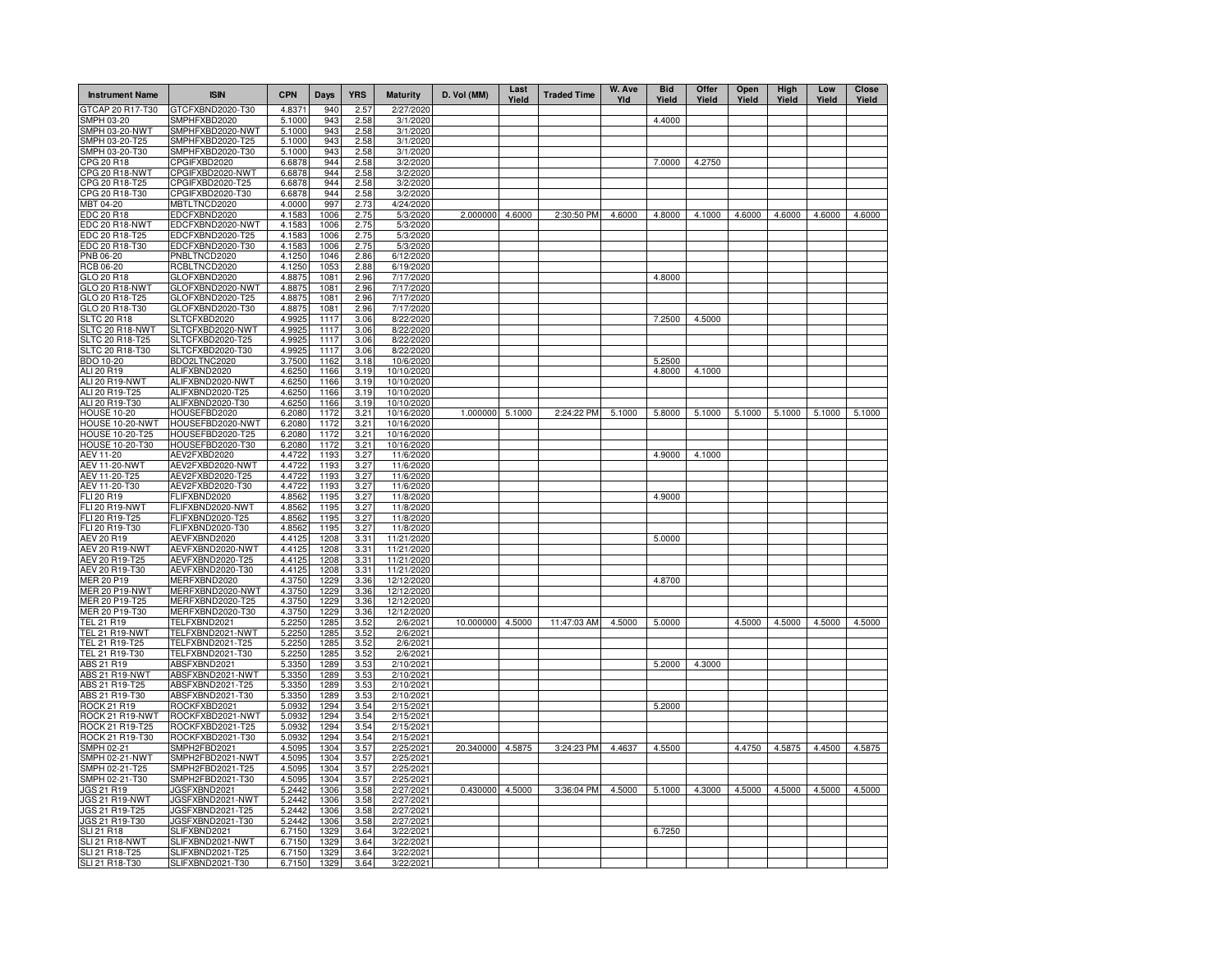| <b>Instrument Name</b>                 | <b>ISIN</b>                          | <b>CPN</b>       | Days         | <b>YRS</b>   | <b>Maturity</b>        | D. Vol (MM) | Last<br>Yield | <b>Traded Time</b> | W. Ave<br>Yld | <b>Bid</b><br>Yield | Offer<br>Yield | Open<br>Yield | High<br>Yield | Low<br>Yield | Close<br>Yield |
|----------------------------------------|--------------------------------------|------------------|--------------|--------------|------------------------|-------------|---------------|--------------------|---------------|---------------------|----------------|---------------|---------------|--------------|----------------|
| MNTC 21 R19                            | MNTCFXBD2021                         | 5.0700           | 1338         | 3.66         | 3/31/2021              |             |               |                    |               | 5.2000              |                |               |               |              |                |
| <b>MNTC 21 R19-NWT</b>                 | MNTCFXBD2021-NWT                     | 5.0700           | 1338         | 3.66         | 3/31/2021              |             |               |                    |               |                     |                |               |               |              |                |
| MNTC 21 R19-T25                        | MNTCFXBD2021-T25                     | 5.0700           | 1338         | 3.66         | 3/31/2021              |             |               |                    |               |                     |                |               |               |              |                |
| MNTC 21 R19-T30<br>SMB 21 R19          | MNTCFXBD2021-T30<br>SMBFXBND2021     | 5.0700<br>5.5000 | 1338<br>1340 | 3.66<br>3.67 | 3/31/2021<br>4/2/2021  | 10.000000   | 4.6500        | 11:51:34 AM        | 4.6500        | 5.1750              |                | 4.6500        | 4.6500        | 4.6500       | 4.6500         |
| <b>SMB 21 R19-NWT</b>                  | SMBFXBND2021-NWT                     | 5.5000           | 1340         | 3.67         | 4/2/2021               |             |               |                    |               |                     |                |               |               |              |                |
| SMB 21 R19-T25                         | SMBFXBND2021-T25                     | 5.5000           | 1340         | 3.67         | 4/2/2021               |             |               |                    |               |                     |                |               |               |              |                |
| SMB 21 R19-T30                         | SMBFXBND2021-T30                     | 5.5000           | 1340         | 3.67         | 4/2/2021               |             |               |                    |               |                     |                |               |               |              |                |
| LBP 04-21                              | LBPLTNCD2021                         | 3.7500           | 1347         | 3.69         | 4/9/2021               |             |               |                    |               |                     |                |               |               |              |                |
| <b>VLL 21 R19</b>                      | VLLFXBND2021                         | 5.9437           | 1377         | 3.77         | 5/9/2021               |             |               |                    |               | 7.0000              | 4.3500         |               |               |              |                |
| VLL 21 R19-NWT                         | VLLFXBND2021-NWT                     | 5.9437           | 1377         | 3.77         | 5/9/2021               |             |               |                    |               |                     |                |               |               |              |                |
| VLL 21 R19-T25                         | VLLFXBND2021-T25                     | 5.9437           | 1377         | 3.77         | 5/9/2021               |             |               |                    |               |                     |                |               |               |              |                |
| VLL 21 R19-T30                         | VLLFXBND2021-T30                     | 5.9437           | 1377         | 3.77         | 5/9/2021               |             |               |                    |               |                     |                |               |               |              |                |
| AC 05-21                               | ACFXBOND2021                         | 6.8000           | 1380         | 3.78         | $\overline{5/12/2021}$ |             |               |                    |               | 4.7000              | 4.3000         |               |               |              |                |
| AC 05-21-NWT                           | ACFXBOND2021-NWT<br>ACFXBOND2021-T25 | 6.8000           | 1380<br>1380 | 3.78<br>3.78 | 5/12/2021<br>5/12/2021 |             |               |                    |               |                     |                |               |               |              |                |
| AC 05-21-T25<br>AC 05-21-T30           | ACFXBOND2021-T30                     | 6.8000<br>6.8000 | 1380         | 3.78         | 5/12/2021              |             |               |                    |               |                     |                |               |               |              |                |
| SM 21 R19                              | SMICFXBD2021                         | 5.2958           | 1387         | 3.80         | 5/19/2021              | 1.300000    | 4.9000        | 3:42:09 PM         | 4.9000        | 4.9000              |                | 4.9000        | 4.9000        | 4.9000       | 4.9000         |
| <b>SM 21 R19-NWT</b>                   | SMICFXBD2021-NWT                     | 5.2958           | 1387         | 3.80         | 5/19/2021              |             |               |                    |               |                     |                |               |               |              |                |
| SM 21 R19-T25                          | SMICFXBD2021-T25                     | 5.2958           | 1387         | 3.80         | 5/19/2021              |             |               |                    |               |                     |                |               |               |              |                |
| SM 21 R19-T30                          | SMICFXBD2021-T30                     | 5.2958           | 1387         | 3.80         | 5/19/2021              |             |               |                    |               |                     |                |               |               |              |                |
| CHI 21 R19                             | CHIFXBND2021                         | 5.3200           | 1405         | 3.85         | 6/6/2021               |             |               |                    |               | 5.0000              |                |               |               |              |                |
| CHI 21 R19-NWT                         | CHIFXBND2021-NWT                     | 5.3200           | 1405         | 3.85         | 6/6/2021               |             |               |                    |               |                     |                |               |               |              |                |
| CHI 21 R19-T25                         | CHIFXBND2021-T25                     | 5.3200           | 1405         | 3.85         | 6/6/2021               |             |               |                    |               |                     |                |               |               |              |                |
| CHI 21 R19-T30                         | CHIFXBND2021-T30                     | 5.3200           | 1405         | 3.85         | 6/6/2021               |             |               |                    |               |                     |                |               |               |              |                |
| SMCGP 21 R19                           | SMCGPFBD2021                         | 4.3458           | 1440         | 3.94         | 7/11/2021              |             |               |                    |               | 5.2500              | 4.6000         |               |               |              |                |
| SMCGP 21 R19-NWT                       | SMCGPFBD2021-NWT                     | 4.3458           | 1440         | 3.94         | 7/11/2021              |             |               |                    |               |                     |                |               |               |              |                |
| SMCGP 21 R19-T25                       | SMCGPFBD2021-T25                     | 4.3458           | 1440         | 3.94         | 7/11/2021              |             |               |                    |               |                     |                |               |               |              |                |
| SMCGP 21 R19-T30<br>GTCAP 21 R19       | SMCGPFBD2021-T30                     | 4.3458           | 1440<br>1467 | 3.94<br>4.02 | 7/11/2021              |             |               |                    |               | 4.9500              |                |               |               |              |                |
| GTCAP 21 R19-NWT                       | GTCFXBND2021<br>GTCFXBND2021-NWT     | 5.1965<br>5.1965 | 1467         | 4.02         | 8/7/2021<br>8/7/2021   |             |               |                    |               |                     |                |               |               |              |                |
| GTCAP 21 R19-T25                       | GTCFXBND2021-T25                     | 5.1965           | 1467         | 4.02         | 8/7/2021               |             |               |                    |               |                     |                |               |               |              |                |
| GTCAP 21 R19-T30                       | GTCFXBND2021-T30                     | 5.1965           | 1467         | 4.02         | 8/7/2021               |             |               |                    |               |                     |                |               |               |              |                |
| <b>SMPH 21 R19</b>                     | SMPHFXBD2021                         | 5.2006           | 1492         | 4.08         | 9/1/2021               | 6.000000    | 4.6250        | 11:43:37 AM        | 4.6250        | 5.5000              |                | 4.6250        | 4.6250        | 4.6250       | 4.6250         |
| SMPH 21 R19-NWT                        | SMPHFXBD2021-NWT                     | 5.2006           | 1492         | 4.08         | 9/1/2021               |             |               |                    |               |                     |                |               |               |              |                |
| SMPH 21 R19-T25                        | SMPHFXBD2021-T25                     | 5.2006           | 1492         | 4.08         | 9/1/2021               |             |               |                    |               |                     |                |               |               |              |                |
| SMPH 21 R19-T30                        | SMPHFXBD2021-T30                     | 5.2006           | 1492         | 4.08         | 9/1/2021               |             |               |                    |               |                     |                |               |               |              |                |
| CPG 21 R20                             | CPGIFXBD2021                         | 6.9758           | 1493         | 4.09         | 9/2/2021               |             |               |                    |               | 7.0000              |                |               |               |              |                |
| CPG 21 R20-NWT                         | CPGIFXBD2021-NWT                     | 6.9758           | 1493         | 4.09         | 9/2/2021               |             |               |                    |               |                     |                |               |               |              |                |
| CPG 21 R20-T25                         | CPGIFXBD2021-T25                     | 6.9758           | 1493         | 4.09         | 9/2/2021               |             |               |                    |               |                     |                |               |               |              |                |
| CPG 21 R20-T30                         | CPGIFXBD2021-T30                     | 6.9758           | 1493         | 4.09         | 9/2/2021               |             |               |                    |               |                     |                |               |               |              |                |
| AP 21 R19<br>AP 21 R19-NWT             | APCFXBND2021<br>APCFXBND2021-NWT     | 5.2050           | 1501<br>1501 | 4.11<br>4.11 | 9/10/2021<br>9/10/2021 | 10.000000   | 4.4000        | 11:41:53 AM        | 4.4000        | 5.0000              |                | 4.4000        | 4.4000        | 4.4000       | 4.4000         |
| AP 21 R19-T25                          | APCFXBND2021-T25                     | 5.2050<br>5.2050 | 1501         | 4.11         | 9/10/2021              |             |               |                    |               |                     |                |               |               |              |                |
| AP 21 R19-T30                          | APCFXBND2021-T30                     | 5.2050           | 1501         | 4.11         | 9/10/2021              |             |               |                    |               |                     |                |               |               |              |                |
| PCOR 21 R19                            | PCORFXBD2021                         | 4.0032           | 1548         | 4.24         | 10/27/2021             |             |               |                    |               | 4.4500              | 4.4000         |               |               |              |                |
| PCOR 21 R19-NWT                        | PCORFXBD2021-NWT                     | 4.0032           | 1548         | 4.24         | 10/27/2021             |             |               |                    |               |                     |                |               |               |              |                |
| PCOR 21 R19-T25                        | PCORFXBD2021-T25                     | 4.0032           | 1548         | 4.24         | 10/27/2021             |             |               |                    |               |                     |                |               |               |              |                |
| PCOR 21 R19-T30                        | PCORFXBD2021-T30                     | 4.0032           | 1548         | 4.24         | 10/27/2021             |             |               |                    |               |                     |                |               |               |              |                |
| MBT 11-21                              | MBTLTNCD2021                         | 4.2500           | 1573         | 4.31         | 11/21/2021             |             |               |                    |               |                     |                |               |               |              |                |
| FLI 21 R20                             | FLIFXBND2021                         | 5.4000           | 1586         | 4.34         | 12/4/2021              | 10.000000   | 4.7250        | 11:41:38 AM        | 4.7250        | 5.3000              | 4.1250         | 4.7250        | 4.7250        | 4.7250       | 4.7250         |
| FLI 21 R20-NWT                         | FLIFXBND2021-NWT                     | 5.4000           | 1586         | 4.34         | 12/4/2021              |             |               |                    |               |                     |                |               |               |              |                |
| FLI 21 R20-T25                         | FLIFXBND2021-T25                     | 5.4000           | 1586         | 4.34         | 12/4/2021              |             |               |                    |               |                     |                |               |               |              |                |
| FLI 21 R20-T30<br>RLC 02-22            | FLIFXBND2021-T30<br>RLCFXBND2022     | 5.4000<br>4.8000 | 1586<br>1667 | 4.34<br>4.56 | 12/4/2021<br>2/23/2022 |             |               |                    |               | 5.4000              | 4.5000         |               |               |              |                |
| RLC 02-22-NWT                          | RLCFXBND2022-NWT                     | 4.8000           | 1667         | 4.56         | 2/23/202               |             |               |                    |               |                     |                |               |               |              |                |
| RLC 02-22-T25                          | RLCFXBND2022-T25                     | 4.8000           | 1667         | 4.56         | 2/23/2022              |             |               |                    |               |                     |                |               |               |              |                |
| RLC 02-22-T30                          | RLCFXBND2022-T30                     | 4.8000           | 1667         | 4.56         | 2/23/2022              |             |               |                    |               |                     |                |               |               |              |                |
| <b>SMC 22 R20</b>                      | SMCFXBND2022                         | 4.8243           | 1673         | 4.58         | 3/1/2022               |             |               |                    |               | 5.0000              |                |               |               |              |                |
| <b>SMC 22 R20-NWT</b>                  | SMCFXBND2022-NWT                     | 4.8243           | 1673         | 4.58         | 3/1/2022               |             |               |                    |               |                     |                |               |               |              |                |
| SMC 22 R20-T25                         | SMCFXBND2022-T25                     | 4.8243           | 1673         | 4.58         | 3/1/2022               |             |               |                    |               |                     |                |               |               |              |                |
| SMC 22 R20-T30                         | SMCFXBND2022-T30                     | 4.8243           | 1673         | 4.58         | 3/1/2022               |             |               |                    |               |                     |                |               |               |              |                |
| SMB 22 R19                             | SMBFXBND2022                         | 6.6000           | 1705         | 4.67         | 4/2/2022               |             |               |                    |               | 5.6000              | 4.8000         |               |               |              |                |
| <b>SMB 22 R19-NWT</b>                  | SMBFXBND2022-NWT                     | 6.6000           | 1705         | 4.67         | 4/2/2022               |             |               |                    |               |                     |                |               |               |              |                |
| SMB 22 R19-T25                         | SMBFXBND2022-T25                     | 6.6000           | 1705         | 4.67         | 4/2/202                |             |               |                    |               |                     |                |               |               |              |                |
| SMB 22 R19-T30                         | SMBFXBND2022-T30                     | 6.6000           | 1705         | 4.67         | 4/2/2022               |             |               |                    |               |                     |                |               |               |              |                |
| SMC 04-22 R20                          | SMC2FXBD2022                         | 5.1923           | 1710         | 4.68         | 4/7/202                | 0.400000    | 4.7750        | 3:45:04 PM         | 4.7750        | 5.2500              |                | 4.7750        | 4.7750        | 4.7750       | 4.7750         |
| SMC 04-22 R20-NWT<br>SMC 04-22 R20-T25 | SMC2FXBD2022-NWT<br>SMC2FXBD2022-T25 | 5.1923           | 1710<br>1710 | 4.68<br>4.68 | 4/7/2022<br>4/7/2022   |             |               |                    |               |                     |                |               |               |              |                |
| SMC 04-22 R20-T30                      | SMC2FXBD2022-T30                     | 5.1923<br>5.1923 | 1710         | 4.68         | 4/7/2022               |             |               |                    |               |                     |                |               |               |              |                |
| ALI 22 R19                             | ALIFXBND2022                         | 6.0000           | 1730         | 4.74         | 4/27/2022              | 5.000000    | 4.5750        | 2:43:05 PM         | 4.5750        | 5.0800              | 4.2500         | 4.5750        | 4.5750        | 4.5750       | 4.5750         |
| ALI 22 R19-NWT                         | ALIFXBND2022-NWT                     | 6.0000           | 1730         | 4.74         | 4/27/2022              |             |               |                    |               |                     |                |               |               |              |                |
| ALI 22 R19-T25                         | ALIFXBND2022-T25                     | 6.0000           | 1730         | 4.74         | 4/27/2022              |             |               |                    |               |                     |                |               |               |              |                |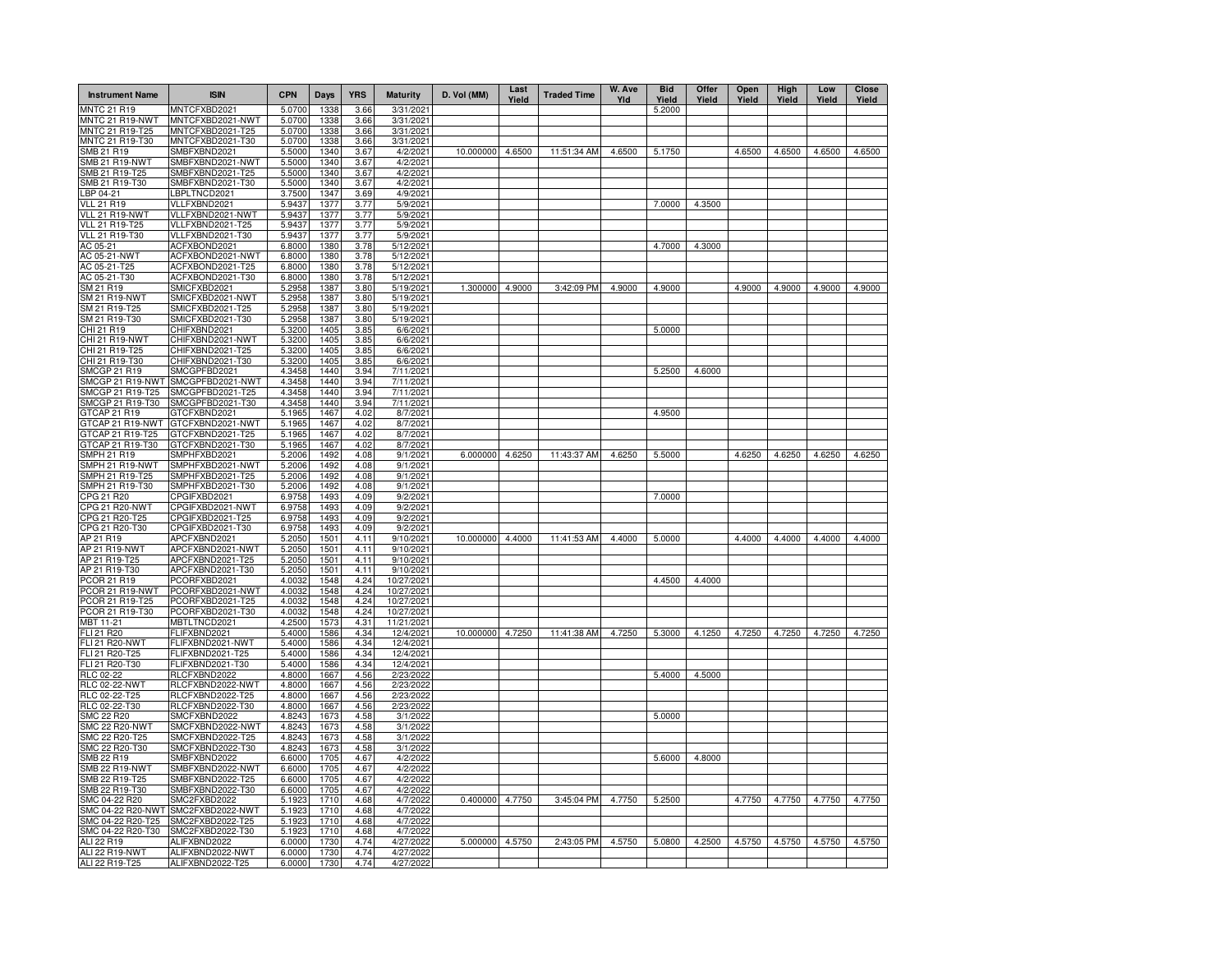| <b>Instrument Name</b>             | <b>ISIN</b>                          | <b>CPN</b>       | Days         | <b>YRS</b>   | <b>Maturity</b>         | D. Vol (MM)     | Last<br>Yield | <b>Traded Time</b> | W. Ave<br>Yld | <b>Bid</b><br>Yield | Offer<br>Yield | Open<br>Yield | High<br>Yield | Low<br>Yield | Close<br>Yield |
|------------------------------------|--------------------------------------|------------------|--------------|--------------|-------------------------|-----------------|---------------|--------------------|---------------|---------------------|----------------|---------------|---------------|--------------|----------------|
| ALI 22 R19-T30                     | ALIFXBND2022-T30                     | 6.0000           | 1730         | 4.74         | 4/27/2022               |                 |               |                    |               |                     |                |               |               |              |                |
| ALI 22 4.5                         | ALI2FXBD2022                         | 4.5000           | 1732         | 4.74         | 4/29/2022               |                 |               |                    |               | 5.1250              |                |               |               |              |                |
| ALI 22 4.5-NWT<br>ALI 22 4.5-T25   | ALI2FXBD2022-NWT<br>ALI2FXBD2022-T25 | 4.5000<br>4.5000 | 1732<br>1732 | 4.74<br>4.74 | 4/29/2022<br>4/29/2022  |                 |               |                    |               |                     |                |               |               |              |                |
| ALI 22 4.5-T30                     | ALI2FXBD2022-T30                     | 4.5000           | 1732         | 4.74         | 4/29/2022               |                 |               |                    |               |                     |                |               |               |              |                |
| PSB 04-22                          | PSBLTNCD2022                         | 3.5000           | 1733         | 4.74         | 4/30/2022               |                 |               |                    |               |                     |                |               |               |              |                |
| CHIB 05-22                         | CHIBLTNC2022                         | 3.2500           | 1751         | 4.79         | 5/18/2022               | 0.200000 3.3000 |               | 2:47:53 PM         | 3.3000        |                     |                | 3.3000        | 3.3000        | 3.3000       | 3.3000         |
| <b>SLTC 22 R20</b>                 | SLTCFXBD2022                         | 5.5796           | 1755         | 4.80         | 5/22/2022               |                 |               |                    |               | 5.4000              | 4.7500         |               |               |              |                |
| SLTC 22 R20-NWT                    | SLTCFXBD2022-NWT                     | 5.5796           | 1755         | 4.80         | 5/22/2022               |                 |               |                    |               |                     |                |               |               |              |                |
| SLTC 22 R20-T25                    | SLTCFXBD2022-T25                     | 5.5796           | 1755         | 4.80         | 5/22/2022               |                 |               |                    |               |                     |                |               |               |              |                |
| SLTC 22 R20-T30                    | SLTCFXBD2022-T30                     | 5.5796           | 1755         | 4.80         | 5/22/2022               |                 |               |                    |               |                     |                |               |               |              |                |
| PNB 06-22<br><b>HOUSE 22 R20</b>   | PNBLTNCD2022<br>HOUSEFBD2022         | 3.2500<br>6.1310 | 1770<br>1810 | 4.85<br>4.96 | 6/6/2022<br>7/16/2022   |                 |               |                    |               | 6.4000              |                |               |               |              |                |
| HOUSE 22 R20-NWT                   | HOUSEFBD2022-NWT                     | 6.1310           | 1810         | 4.96         | 7/16/2022               |                 |               |                    |               |                     |                |               |               |              |                |
| <b>HOUSE 22 R20-T25</b>            | HOUSEFBD2022-T25                     | 6.1310           | 1810         | 4.96         | 7/16/2022               |                 |               |                    |               |                     |                |               |               |              |                |
| HOUSE 22 R20-T30                   | HOUSEFBD2022-T30                     | 6.1310           | 1810         | 4.96         | 7/16/2022               |                 |               |                    |               |                     |                |               |               |              |                |
| SM 22 R19                          | SMICFXBD2022                         | 6.9442           | 1810         | 4.96         | 7/16/202                |                 |               |                    |               | 4.7500              | 4.7000         |               |               |              |                |
| SM 22 R19-NWT                      | SMICFXBD2022-NWT                     | 6.9442           | 1810         | 4.96         | 7/16/2022               |                 |               |                    |               |                     |                |               |               |              |                |
| SM 22 R19-T25                      | SMICFXBD2022-T25                     | 6.9442           | 1810         | 4.96         | 7/16/202                |                 |               |                    |               |                     |                |               |               |              |                |
| SM 22 R19-T30                      | SMICFXBD2022-T30                     | 6.9442           | 1810         | 4.96         | 7/16/2022               |                 |               |                    |               |                     |                |               |               |              |                |
| <b>AEV 22 R20</b>                  | AEVFXBND2022                         | 5.0056           | 1831         | 5.01         | 8/6/202                 | 10.000000       | 4.8000        | 11:46:00 AM        | 4.8000        | 4.8000              |                | 4.8000        | 4.8000        | 4.8000       | 4.8000         |
| AEV 22 R20-NWT<br>AEV 22 R20-T25   | AEVFXBND2022-NWT<br>AEVFXBND2022-T25 | 5.0056<br>5.0056 | 1831<br>1831 | 5.01<br>5.01 | 8/6/2022<br>8/6/2022    |                 |               |                    |               |                     |                |               |               |              |                |
| AEV 22 R20-T30                     | AEVFXBND2022-T30                     | 5.0056           | 1831         | 5.01         | 8/6/2022                |                 |               |                    |               |                     |                |               |               |              |                |
| <b>FLI 22 R20</b>                  | FLIFXBND2022                         | 5.3567           | 1845         | 5.05         | 8/20/202                | 5.000000        | 5.1200        | 2:25:27 PM         | 5.1200        | 5.1200              |                | 5.1200        | 5.1200        | 5.1200       | 5.1200         |
| FLI 22 R20-NWT                     | FLIFXBND2022-NWT                     | 5.3567           | 1845         | 5.05         | 8/20/202                |                 |               |                    |               |                     |                |               |               |              |                |
| FLI 22 R20-T25                     | FLIFXBND2022-T25                     | 5.3567           | 1845         | 5.05         | 8/20/2022               |                 |               |                    |               |                     |                |               |               |              |                |
| FLI 22 R20-T30                     | FLIFXBND2022-T30                     | 5.3567           | 1845         | 5.05         | 8/20/202                |                 |               |                    |               |                     |                |               |               |              |                |
| EW 09-22                           | EWBLTNCD2022                         | 4.0000           | 1877         | 5.14         | 9/21/2022               |                 |               |                    |               |                     |                |               |               |              |                |
| <b>PNB 10-22</b>                   | PNB2LTNC2022                         | 3.7500           | 1913         | 5.24         | 10/27/202               |                 |               |                    |               |                     |                |               |               |              |                |
| CHIB 12-22                         | CHIB2LTN2022                         | 3.6500           | 1949         | 5.34         | 12/2/202                | 1.000000        | 3.6700        | 9:28:35 AM         | 3.6700        |                     |                | 3.6700        | 3.6700        | 3.6700       | 3.6700         |
| <b>RBANK 12-22</b>                 | RBANKLTN2022                         | 4.1250           | 1963         | 5.37         | 12/16/2022              |                 |               |                    |               |                     |                |               |               |              |                |
| CPI 01-23 R20<br>CPI 01-23 R20-NWT | CPIFXBND2023<br>CPIFXBND2023-NWT     | 5.0496<br>5.0496 | 1985<br>1985 | 5.43<br>5.43 | 1/7/2023<br>1/7/2023    |                 |               |                    |               | 5.0500              |                |               |               |              |                |
| CPI 01-23 R20-T25                  | CPIFXBND2023-T25                     | 5.0496           | 1985         | 5.43         | 1/7/2023                |                 |               |                    |               |                     |                |               |               |              |                |
| CPI 01-23 R20-T30                  | CPIFXBND2023-T30                     | 5.0496           | 1985         | 5.43         | 1/7/2023                |                 |               |                    |               |                     |                |               |               |              |                |
| GTCAP 23 R20                       | GTCFXBND2023                         | 5.0937           | 2036         | 5.57         | 2/27/2023               |                 |               |                    |               | 6.0000              |                |               |               |              |                |
| GTCAP 23 R20-NWT                   | GTCFXBND2023-NWT                     | 5.0937           | 2036         | 5.57         | 2/27/2023               |                 |               |                    |               |                     |                |               |               |              |                |
| GTCAP 23 R20-T25                   | GTCFXBND2023-T25                     | 5.0937           | 2036         | 5.57         | 2/27/2023               |                 |               |                    |               |                     |                |               |               |              |                |
| GTCAP 23 R20-T30                   | GTCFXBND2023-T30                     | 5.0937           | 2036         | 5.57         | 2/27/2023               |                 |               |                    |               |                     |                |               |               |              |                |
| EDC 23 R19                         | EDCFXBND2023                         | 4.7312           | 2101         | 5.75         | 5/3/2023                |                 |               |                    |               | 6.0000              |                |               |               |              |                |
| EDC 23 R19-NWT                     | EDCFXBND2023-NWT                     | 4.7312           | 2101         | 5.75         | 5/3/202                 |                 |               |                    |               |                     |                |               |               |              |                |
| EDC 23 R19-T25<br>EDC 23 R19-T30   | EDCFXBND2023-T25<br>EDCFXBND2023-T30 | 4.7312<br>4.7312 | 2101<br>2101 | 5.75<br>5.75 | 5/3/2023                |                 |               |                    |               |                     |                |               |               |              |                |
| AC 23 R22                          | ACFXBOND2023                         | 3.9200           | 2166         | 5.93         | 5/3/2023<br>7/7/2023    | 2.000000        | 5.0000        | 3:29:50 PM         | 5.0000        | 5.5000              |                | 5.0000        | 5.0000        | 5.0000       | 5.0000         |
| <b>AC 23 R22-NWT</b>               | ACFXBOND2023-NWT                     | 3.9200           | 2166         | 5.93         | 7/7/2023                |                 |               |                    |               |                     |                |               |               |              |                |
| AC 23 R22-T25                      | ACFXBOND2023-T25                     | 3.9200           | 2166         | 5.93         | 7/7/2023                |                 |               |                    |               |                     |                |               |               |              |                |
| AC 23 R22-T30                      | ACFXBOND2023-T30                     | 3.9200           | 2166         | 5.93         | 7/7/2023                |                 |               |                    |               |                     |                |               |               |              |                |
| SMCGP 23 R21                       | SMCGPFBD2023                         | 4.7575           | 2170         | 5.94         | 7/11/2023               |                 |               |                    |               | 5.2500              |                |               |               |              |                |
| SMCGP 23 R21-NWT                   | SMCGPFBD2023-NWT                     | 4.7575           | 2170         | 5.94         | 7/11/2023               |                 |               |                    |               |                     |                |               |               |              |                |
| SMCGP 23 R21-T25                   | SMCGPFBD2023-T25                     | 4.7575           | 2170         | 5.94         | 7/11/2023               |                 |               |                    |               |                     |                |               |               |              |                |
| SMCGP 23 R21-T30                   | SMCGPFBD2023-T30                     | 4.7575           | 2170         | 5.94         | 7/11/2023               |                 |               |                    |               |                     |                |               |               |              |                |
| GLO 23 R20<br>GLO 23 R20-NWT       | GLOFXBND2023<br>GLOFXBND2023-NWT     | 5.2792<br>5.2792 | 2176<br>2176 | 5.96         | 7/17/2023<br>7/17/2023  |                 |               |                    |               | 6.5000              |                |               |               |              |                |
| GLO 23 R20-T25                     | GLOFXBND2023-T25                     | 5.2792           | 2176         | 5.96<br>5.96 | 7/17/2023               |                 |               |                    |               |                     |                |               |               |              |                |
| GLO 23 R20-T30                     | GLOFXBND2023-T30                     | 5.2792           | 2176         | 5.96         | 7/17/2023               |                 |               |                    |               |                     |                |               |               |              |                |
| MBT 09-23                          | MBTLTNCD2023                         | 3.5000           | 2240         | 6.13         | 9/19/2023               |                 |               |                    |               |                     |                |               |               |              |                |
| ALI 23 R22                         | ALIFXBND2023                         | 3.8915           | 2258         | 6.18         | 10/7/2023               |                 |               |                    |               | 5.2500              |                |               |               |              |                |
| ALI 23 R22-NWT                     | ALIFXBND2023-NWT                     | 3.8915           | 2258         | 6.18         | 10/7/2023               |                 |               |                    |               |                     |                |               |               |              |                |
| ALI 23 R22-T25                     | ALIFXBND2023-T25                     | 3.8915           | 2258         | 6.18         | 10/7/2023               |                 |               |                    |               |                     |                |               |               |              |                |
| ALI 23 R22-T30                     | ALIFXBND2023-T30                     | 3.8915           | 2258         | 6.18         | 10/7/2023               |                 |               |                    |               |                     |                |               |               |              |                |
| PCOR 23 R21                        | PCORFXBD2023                         | 4.5219           | 2278         | 6.24         | 10/27/2023              |                 |               |                    |               | 5.0000              | 4.2500         |               |               |              |                |
| PCOR 23 R21-NWT                    | PCORFXBD2023-NWT                     | 4.5219           | 2278         | 6.24         | 10/27/2023              |                 |               |                    |               |                     |                |               |               |              |                |
| PCOR 23 R21-T25                    | PCORFXBD2023-T25                     | 4.5219           | 2278         | 6.24         | 10/27/2023              |                 |               |                    |               |                     |                |               |               |              |                |
| PCOR 23 R21-T30<br>FLI 23 R20      | PCORFXBD2023-T30<br>FLIFXBND2023     | 4.5219<br>5.4333 | 2278<br>2290 | 6.24<br>6.27 | 10/27/2023<br>11/8/2023 |                 |               |                    |               | 5.6000              |                |               |               |              |                |
| <b>FLI 23 R20-NWT</b>              | FLIFXBND2023-NWT                     | 5.4333           | 2290         | 6.27         | 11/8/2023               |                 |               |                    |               |                     |                |               |               |              |                |
| FLI 23 R20-T25                     | FLIFXBND2023-T25                     | 5.4333           | 2290         | 6.27         | 11/8/2023               |                 |               |                    |               |                     |                |               |               |              |                |
| FLI 23 R20-T30                     | FLIFXBND2023-T30                     | 5.4333           | 2290         | 6.27         | 11/8/2023               |                 |               |                    |               |                     |                |               |               |              |                |
| AEV 23 R20                         | AEVFXBND2023                         | 4.6188           | 2303         | 6.31         | 11/21/2023              |                 |               |                    |               | 5.5500              |                |               |               |              |                |
| <b>AEV 23 R20-NWT</b>              | AEVFXBND2023-NWT                     | 4.6188           | 2303         | 6.31         | 11/21/202               |                 |               |                    |               |                     |                |               |               |              |                |
| AEV 23 R20-T25                     | AEVFXBND2023-T25                     | 4.6188           | 2303         | 6.31         | 11/21/2023              |                 |               |                    |               |                     |                |               |               |              |                |
| AEV 23 R20-T30                     | AEVFXBND2023-T30                     | 4.6188           | 2303         | 6.31         | 11/21/202               |                 |               |                    |               |                     |                |               |               |              |                |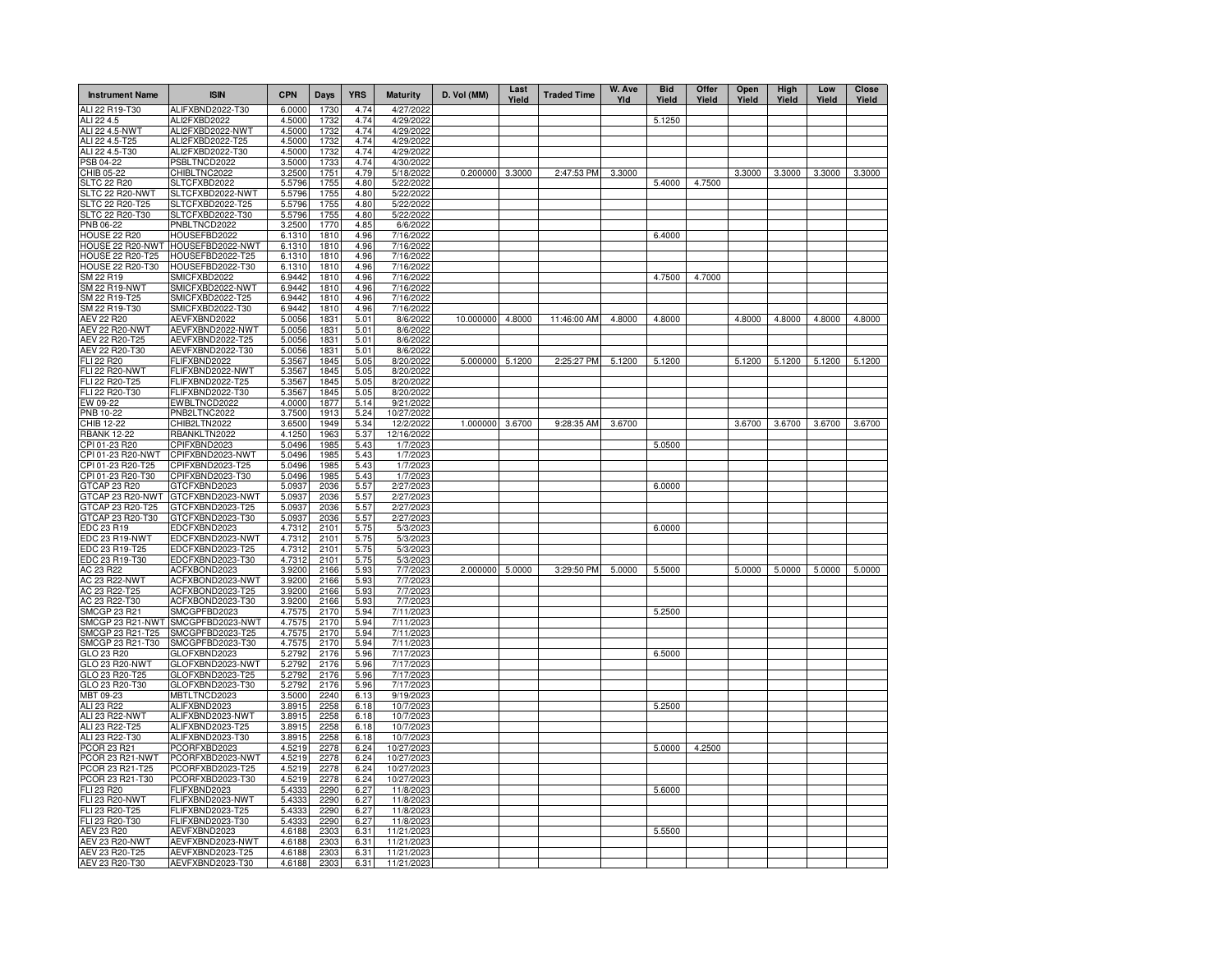| <b>Instrument Name</b>                | <b>ISIN</b>                          | <b>CPN</b>       | Days         | <b>YRS</b>   | <b>Maturity</b>        | D. Vol (MM) | Last<br>Yield | <b>Traded Time</b> | W. Ave<br>YId | <b>Bid</b><br>Yield | Offer<br>Yield | Open<br>Yield | High<br>Yield | Low<br>Yield | <b>Close</b><br>Yield |
|---------------------------------------|--------------------------------------|------------------|--------------|--------------|------------------------|-------------|---------------|--------------------|---------------|---------------------|----------------|---------------|---------------|--------------|-----------------------|
| SM 23 R21                             | SMICFXBD2023                         | 5.1590           | 2321         | 6.35         | 12/9/2023              | 27.000000   | 5.2000        | 2:49:03 PM         | 5.1954        | 5.2500              |                | 5.2000        | 5.2000        | 5.1750       | 5.2000                |
| SM 23 R21-NWT                         | SMICFXBD2023-NWT                     | 5.1590           | 2321         | 6.35         | 12/9/202               |             |               |                    |               |                     |                |               |               |              |                       |
| SM 23 R21-T25                         | SMICFXBD2023-T25                     | 5.1590           | 2321         | 6.35         | 12/9/2023              |             |               |                    |               |                     |                |               |               |              |                       |
| SM 23 R21-T30                         | SMICFXBD2023-T30                     | 5.1590           | 2321         | 6.35         | 12/9/2023              |             |               |                    |               |                     |                |               |               |              |                       |
| FDC 24 R21                            | FDCFXBND2024                         | 6.1458           | 2367         | 6.48         | 1/24/2024              |             |               |                    |               | 5.2000              | 5.0750         |               |               |              |                       |
| FDC 24 R21-NWT                        | FDCFXBND2024-NWT                     | 6.1458           | 2367         | 6.48         | 1/24/2024              |             |               |                    |               |                     |                |               |               |              |                       |
| FDC 24 R21-T25                        | FDCFXBND2024-T25                     | 6.1458           | 2367         | 6.48         | 1/24/2024              |             |               |                    |               |                     |                |               |               |              |                       |
| FDC 24 R21-T30                        | FDCFXBND2024-T30                     | 6.1458           | 2367         | 6.48         | 1/24/2024              |             |               |                    |               |                     |                |               |               |              |                       |
| ALI 24 R20<br>ALI 24 R20-NWT          | ALIFXBND2024                         | 5.0000           | 2373         | 6.50         | 1/30/2024<br>1/30/2024 | 11.000000   | 4.7150        | 9:23:07 AM         | 4.7136        | 4.8500              | 4.7000         | 4.7000        | 4.7150        | 4.7000       | 4.7150                |
| ALI 24 R20-T25                        | ALIFXBND2024-NWT<br>ALIFXBND2024-T25 | 5.0000<br>5.0000 | 2373<br>2373 | 6.50<br>6.50 | 1/30/2024              |             |               |                    |               |                     |                |               |               |              |                       |
| ALI 24 R20-T30                        | ALIFXBND2024-T30                     | 5.0000           | 2373         | 6.50         | 1/30/2024              |             |               |                    |               |                     |                |               |               |              |                       |
| <b>TEL 24 R21</b>                     | TELFXBND2024                         | 5.2813           | 2380         | 6.52         | 2/6/2024               |             |               |                    |               | 5.1500              |                |               |               |              |                       |
| TEL 24 R21-NWT                        | TELFXBND2024-NWT                     | 5.2813           | 2380         | 6.52         | 2/6/2024               |             |               |                    |               |                     |                |               |               |              |                       |
| TEL 24 R21-T25                        | TELFXBND2024-T25                     | 5.2813           | 2380         | 6.52         | 2/6/2024               |             |               |                    |               |                     |                |               |               |              |                       |
| TEL 24 R21-T30                        | TELFXBND2024-T30                     | 5.2813           | 2380         | 6.52         | 2/6/2024               |             |               |                    |               |                     |                |               |               |              |                       |
| JGS 24 R20                            | JGSFXBND2024                         | 5.3000           | 2401         | 6.57         | 2/27/2024              |             |               |                    |               | 5.5000              |                |               |               |              |                       |
| JGS 24 R20-NWT                        | JGSFXBND2024-NWT                     | 5.3000           | 2401         | 6.57         | 2/27/2024              |             |               |                    |               |                     |                |               |               |              |                       |
| JGS 24 R20-T25                        | JGSFXBND2024-T25                     | 5.3000           | 2401         | 6.57         | 2/27/2024              |             |               |                    |               |                     |                |               |               |              |                       |
| JGS 24 R20-T30                        | JGSFXBND2024-T30                     | 5.3000           | 2401         | 6.57         | 2/27/2024              |             |               |                    |               |                     |                |               |               |              |                       |
| <b>SMC 24 R22</b>                     | SMCFXBND2024                         | 5.2840           | 2404         | 6.58         | 3/1/2024               |             |               |                    |               | 5.2250              |                |               |               |              |                       |
| <b>SMC 24 R22-NWT</b>                 | SMCFXBND2024-NWT                     | 5.2840           | 2404         | 6.58         | 3/1/2024               |             |               |                    |               |                     |                |               |               |              |                       |
| SMC 24 R22-T25                        | SMCFXBND2024-T25                     | 5.2840           | 2404         | 6.58         | 3/1/2024               |             |               |                    |               |                     |                |               |               |              |                       |
| SMC 24 R22-T30                        | SMCFXBND2024-T30                     | 5.2840           | 2404         | 6.58         | 3/1/2024               |             |               |                    |               |                     |                |               |               |              |                       |
| STIESG 24 R22                         | STIGFXBD2024                         | 5.8085           | 2426         | 6.64         | 3/23/2024              |             |               |                    |               | 5.8085              | 5.5000         |               |               |              |                       |
| STIESG 24 R22-NWT                     | STIGFXBD2024-NWT                     | 5.8085           | 2426         | 6.64         | 3/23/2024              |             |               |                    |               |                     |                |               |               |              |                       |
| STIESG 24 R22-T25                     | STIGFXBD2024-T25                     | 5.8085           | 2426         | 6.64         | 3/23/2024              |             |               |                    |               |                     |                |               |               |              |                       |
| STIESG 24 R22-T30                     | STIGFXBD2024-T30                     | 5.8085           | 2426         | 6.64         | 3/23/2024              |             |               |                    |               |                     |                |               |               |              |                       |
| <b>MEG 24 R22</b>                     | MEGFXBND2024                         | 5.3535           | 2431         | 6.66         | 3/28/2024              | 25.000000   | 5.0000        | 11:45:47 AM        | 5.0249        | 5.1000              |                | 5.1250        | 5.1250        | 5.0000       | 5.0000                |
| MEG 24 R22-NWT                        | MEGFXBND2024-NWT                     | 5.3535           | 2431         | 6.66         | 3/28/2024              |             |               |                    |               |                     |                |               |               |              |                       |
| MEG 24 R22-T25                        | MEGFXBND2024-T25                     | 5.3535           | 2431         | 6.66         | 3/28/2024              |             |               |                    |               |                     |                |               |               |              |                       |
| MEG 24 R22-T30                        | MEGFXBND2024-T30                     | 5.3535           | 2431         | 6.66         | 3/28/2024              |             |               |                    |               |                     |                |               |               |              |                       |
| <b>MNTC 24 R21</b><br>MNTC 24 R21-NWT | MNTCFXBD2024<br>MNTCFXBD2024-NWT     | 5.5000<br>5.5000 | 2434<br>2434 | 6.66<br>6.66 | 3/31/2024<br>3/31/2024 |             |               |                    |               | 5.4000              |                |               |               |              |                       |
| MNTC 24 R21-T25                       | MNTCFXBD2024-T25                     | 5.5000           | 2434         | 6.66         | 3/31/2024              |             |               |                    |               |                     |                |               |               |              |                       |
| MNTC 24 R21-T30                       | MNTCFXBD2024-T30                     | 5.5000           | 2434         | 6.66         | 3/31/2024              |             |               |                    |               |                     |                |               |               |              |                       |
| <b>SMB 24 R21</b>                     | SMBFXBND2024                         | 6.0000           | 2436         | 6.67         | 4/2/2024               |             |               |                    |               | 5.5000              |                |               |               |              |                       |
| <b>SMB 24 R21-NWT</b>                 | SMBFXBND2024-NWT                     | 6.0000           | 2436         | 6.67         | 4/2/2024               |             |               |                    |               |                     |                |               |               |              |                       |
| SMB 24 R21-T25                        | SMBFXBND2024-T25                     | 6.0000           | 2436         | 6.67         | 4/2/2024               |             |               |                    |               |                     |                |               |               |              |                       |
| SMB 24 R21-T30                        | SMBFXBND2024-T30                     | 6.0000           | 2436         | 6.67         | 4/2/2024               |             |               |                    |               |                     |                |               |               |              |                       |
| SMPH 05-24 R22                        | SMPH2FBD2024                         | 5.1683           | 2482         | 6.80         | 5/18/2024              |             |               |                    |               | 5.1250              |                |               |               |              |                       |
| SMPH 05-24 R22-NW                     | SMPH2FBD2024-NWT                     | 5.1683           | 2482         | 6.80         | 5/18/2024              |             |               |                    |               |                     |                |               |               |              |                       |
| SMPH 05-24 R22-T25                    | SMPH2FBD2024-T25                     | 5.1683           | 2482         | 6.80         | 5/18/2024              |             |               |                    |               |                     |                |               |               |              |                       |
| SMPH 05-24 R22-T30                    | SMPH2FBD2024-T30                     | 5.1683           | 2482         | 6.80         | 5/18/2024              |             |               |                    |               |                     |                |               |               |              |                       |
| SM 24 R21                             | SMICFXBD2024                         | 5.6125           | 2483         | 6.80         | 5/19/2024              |             |               |                    |               | 5.5000              |                |               |               |              |                       |
| SM 24 R21-NWT                         | SMICFXBD2024-NWT                     | 5.6125           | 2483         | 6.80         | 5/19/2024              |             |               |                    |               |                     |                |               |               |              |                       |
| SM 24 R21-T25                         | SMICFXBD2024-T25                     | 5.6125           | 2483         | 6.80         | 5/19/2024              |             |               |                    |               |                     |                |               |               |              |                       |
| SM 24 R21-T30                         | SMICFXBD2024-T30                     | 5.6125           | 2483         | 6.80         | 5/19/2024              |             |               |                    |               |                     |                |               |               |              |                       |
| MBT 07-24                             | MBTLTNCD2024                         | 3.8750           | 2545         | 6.97         | 7/20/2024              |             |               |                    |               |                     |                |               |               |              |                       |
| DD 24 R22                             | DDFXBOND2024                         | 6.0952           | 2546         | 6.97         | 7/21/2024              |             |               |                    |               | 6.1000              |                |               |               |              |                       |
| DD 24 R22-NWT                         | DDFXBOND2024-NWT                     | 6.0952           | 2546         | 6.97         | 7/21/2024              |             |               |                    |               |                     |                |               |               |              |                       |
| DD 24 R22-T25                         | DDFXBOND2024-T25                     | 6.0952           | 2546         | 6.97         | 7/21/2024              |             |               |                    |               |                     |                |               |               |              |                       |
| DD 24 R22-T30<br>GTCAP 24 R21         | DDFXBOND2024-T30<br>GTCFXBND2024     | 6.0952<br>5.6250 | 2546         | 6.97         | 7/21/2024<br>8/7/2024  |             |               |                    |               |                     |                |               |               |              |                       |
| GTCAP 24 R21-NWT                      | GTCFXBND2024-NWT                     | 5.6250           | 2563<br>2563 | 7.02<br>7.02 | 8/7/2024               |             |               |                    |               | 6.0000              |                |               |               |              |                       |
| GTCAP 24 R21-T25                      | GTCFXBND2024-T25                     | 5.6250           | 2563         | 7.02         | 8/7/2024               |             |               |                    |               |                     |                |               |               |              |                       |
| GTCAP 24 R21-T30                      | GTCFXBND2024-T30                     | 5.6250           | 2563         | 7.02         | 8/7/2024               |             |               |                    |               |                     |                |               |               |              |                       |
| SMPH 24 R21                           | SMPHFXBD2024                         | 5.7417           | 2588         | 7.09         | 9/1/2024               |             |               |                    |               | 5.7500              |                |               |               |              |                       |
| SMPH 24 $R21-NWT$                     | SMPHFXBD2024-NWT                     | 5.7417           | 2588         | 7.09         | 9/1/2024               |             |               |                    |               |                     |                |               |               |              |                       |
| SMPH 24 R21-T25                       | SMPHFXBD2024-T25                     | 5.7417           | 2588         | 7.09         | 9/1/2024               |             |               |                    |               |                     |                |               |               |              |                       |
| SMPH 24 R21-T30                       | SMPHFXBD2024-T30                     | 5.7417           | 2588         | 7.09         | 9/1/2024               |             |               |                    |               |                     |                |               |               |              |                       |
| FLI 24 R21                            | FLIFXBND2024                         | 5.6389           | 2682         | 7.34         | 12/4/2024              |             |               |                    |               | 5.7500              |                |               |               |              |                       |
| FLI 24 R21-NWT                        | FLIFXBND2024-NWT                     | 5.6389           | 2682         | 7.34         | 12/4/2024              |             |               |                    |               |                     |                |               |               |              |                       |
| FLI 24 R21-T25                        | FLIFXBND2024-T25                     | 5.6389           | 2682         | 7.34         | 12/4/2024              |             |               |                    |               |                     |                |               |               |              |                       |
| FLI 24 R21-T30                        | FLIFXBND2024-T30                     | 5.6389           | 2682         | 7.34         | 12/4/2024              |             |               |                    |               |                     |                |               |               |              |                       |
| AC 25 R23                             | ACFXBOND2025                         | 4.8200           | 2750         | 7.53         | 2/10/2025              |             |               |                    |               | 5.2000              | 4.2500         |               |               |              |                       |
| AC 25 R23-NWT                         | ACFXBOND2025-NWT                     | 4.8200           | 2750         | 7.53         | 2/10/202               |             |               |                    |               |                     |                |               |               |              |                       |
| AC 25 R23-T25                         | ACFXBOND2025-T25                     | 4.8200           | 2750         | 7.53         | 2/10/202               |             |               |                    |               |                     |                |               |               |              |                       |
| AC 25 R23-T30                         | ACFXBOND2025-T30                     | 4.8200           | 2750         | 7.53         | 2/10/2025              |             |               |                    |               |                     |                |               |               |              |                       |
| <b>RLC 02-25</b>                      | RLCFXBND2025                         | 4.9344           | 2763         | 7.56         | 2/23/2025              |             |               |                    |               | 6.0000              |                |               |               |              |                       |
| RLC 02-25-NWT                         | RLCFXBND2025-NWT                     | 4.9344           | 2763         | 7.56         | 2/23/202               |             |               |                    |               |                     |                |               |               |              |                       |
| RLC 02-25-T25                         | RLCFXBND2025-T25                     | 4.9344           | 2763         | 7.56         | 2/23/202               |             |               |                    |               |                     |                |               |               |              |                       |
| RLC 02-25-T30                         | RLCFXBND2025-T30                     | 4.9344           | 2763         | 7.56         | 2/23/202               |             |               |                    |               |                     |                |               |               |              |                       |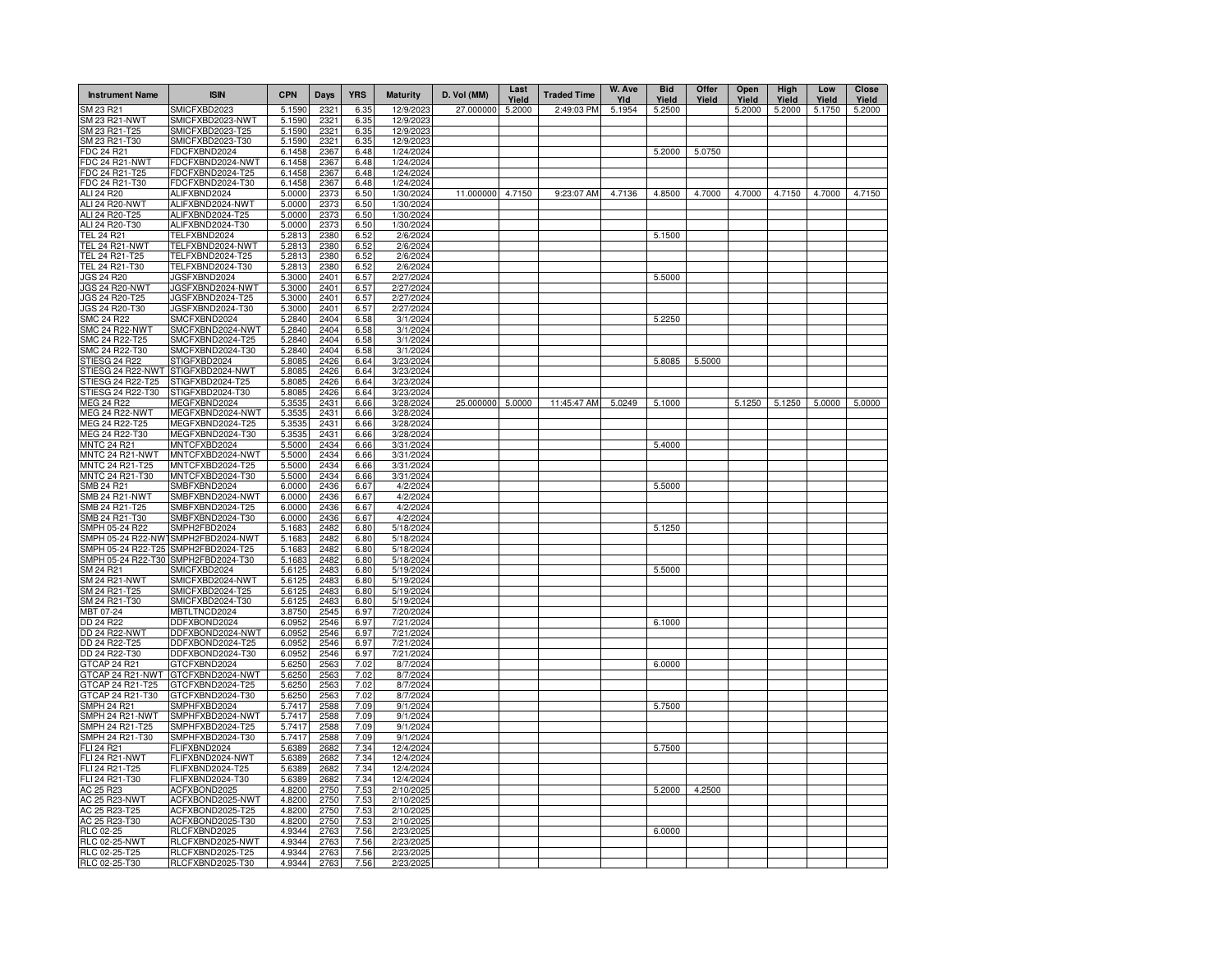| <b>Instrument Name</b>                  | <b>ISIN</b>                          | <b>CPN</b>       | Days         | <b>YRS</b>   | <b>Maturity</b>          | D. Vol (MM)     | Last<br>Yield | <b>Traded Time</b> | W. Ave<br>Yld | <b>Bid</b><br>Yield | Offer<br>Yield | Open<br>Yield | High<br>Yield | Low<br>Yield | Close<br>Yield |
|-----------------------------------------|--------------------------------------|------------------|--------------|--------------|--------------------------|-----------------|---------------|--------------------|---------------|---------------------|----------------|---------------|---------------|--------------|----------------|
| ALI 25 R21                              | ALIFXBND2025                         | 5.6250           | 2824         | 7.73         | 4/25/2025                |                 |               |                    |               | 5.1500              | 4.5000         |               |               |              |                |
| ALI 25 R21-NWT                          | ALIFXBND2025-NWT                     | 5.6250           | 2824         | 7.73         | 4/25/2025                |                 |               |                    |               |                     |                |               |               |              |                |
| ALI 25 R21-T25                          | ALIFXBND2025-T25                     | 5.6250           | 2824         | 7.73         | 4/25/2025                |                 |               |                    |               |                     |                |               |               |              |                |
| ALI 25 R21-T30<br><b>SLTC 25 R22</b>    | ALIFXBND2025-T30<br>SLTCFXBD2025     | 5.6250<br>6.4872 | 2824<br>2851 | 7.73<br>7.81 | 4/25/2025<br>5/22/2025   |                 |               |                    |               | 7.5000              | 5.0000         |               |               |              |                |
| SLTC 25 R22-NWT                         | SLTCFXBD2025-NWT                     | 6.4872           | 2851         | 7.81         | 5/22/2025                |                 |               |                    |               |                     |                |               |               |              |                |
| SLTC 25 R22-T25                         | SLTCFXBD2025-T25                     | 6.4872           | 2851         | 7.81         | 5/22/2025                |                 |               |                    |               |                     |                |               |               |              |                |
| SLTC 25 R22-T30                         | SLTCFXBD2025-T30                     | 6.4872           | 2851         | 7.81         | 5/22/2025                |                 |               |                    |               |                     |                |               |               |              |                |
| <b>HOUSE 25 R22</b>                     | HOUSEFBD2025                         | 6.8666           | 2906         | 7.96         | 7/16/2025                |                 |               |                    |               | 6.5000              |                |               |               |              |                |
| HOUSE 25 R22-NWT                        | HOUSEFBD2025-NWT                     | 6.8666           | 2906         | 7.96         | 7/16/2025                |                 |               |                    |               |                     |                |               |               |              |                |
| <b>HOUSE 25 R22-T25</b>                 | HOUSEFBD2025-T25                     | 6.8666           | 2906         | 7.96         | 7/16/2025                |                 |               |                    |               |                     |                |               |               |              |                |
| <b>HOUSE 25 R22-T30</b>                 | HOUSEFBD2025-T30                     | 6.8666           | 2906         | 7.96         | 7/16/2025                |                 |               |                    |               |                     |                |               |               |              |                |
| FLI 25 R22                              | FLIFXBND2025                         | 5.7139           | 2941         | 8.05         | 8/20/2025                | 10.500000       | 5.2000        | 11:45:37 AM        | 5.2000        | 5.4500              |                | 5.2000        | 5.2000        | 5.2000       | 5.2000         |
| FLI 25 R22-NWT<br>FLI 25 R22-T25        | FLIFXBND2025-NWT<br>FLIFXBND2025-T25 | 5.7139<br>5.7139 | 2941<br>2941 | 8.05<br>8.05 | 8/20/2025<br>8/20/2025   |                 |               |                    |               |                     |                |               |               |              |                |
| FLI 25 R22-T30                          | FLIFXBND2025-T30                     | 5.7139           | 2941         | 8.05         | 8/20/2025                |                 |               |                    |               |                     |                |               |               |              |                |
| <b>ALI 25 R22</b>                       | ALI2FXBD2025                         | 4.7500           | 3007         | 8.23         | 10/25/2025               | 10.000000       | 4.8250        | 11:40:16 AM        | 4.8250        | 5.5000              | 4.5000         | 4.8250        | 4.8250        | 4.8250       | 4.8250         |
| ALI 25 R22-NWT                          | ALI2FXBD2025-NWT                     | 4.7500           | 3007         | 8.23         | 10/25/2025               |                 |               |                    |               |                     |                |               |               |              |                |
| ALI 25 R22-T25                          | ALI2FXBD2025-T25                     | 4.7500           | 3007         | 8.23         | 10/25/2025               |                 |               |                    |               |                     |                |               |               |              |                |
| ALI 25 R22-T30                          | ALI2FXBD2025-T30                     | 4.7500           | 3007         | 8.23         | 10/25/2025               |                 |               |                    |               |                     |                |               |               |              |                |
| <b>SMPH 25 R23</b>                      | SMPHFXBD2025                         | 4.7990           | 3038         | 8.32         | 11/25/2025               |                 |               |                    |               | 5.1500              |                |               |               |              |                |
| SMPH 25 R23-NWT                         | SMPHFXBD2025-NWT                     | 4.7990           | 3038         | 8.32         | 11/25/2025               |                 |               |                    |               |                     |                |               |               |              |                |
| SMPH 25 R23-T25                         | SMPHFXBD2025-T25                     | 4.7990           | 3038         | 8.32         | 11/25/2025               |                 |               |                    |               |                     |                |               |               |              |                |
| SMPH 25 R23-T30                         | SMPHFXBD2025-T30                     | 4.7990           | 3038         | 8.32         | 11/25/2025               |                 |               |                    |               |                     |                |               |               |              |                |
| <b>MER 25 R20</b>                       | MERFXBND2025                         | 4.8750           | 3055         | 8.36         | 12/12/2025               | 2.100000        | 4.9500        | 2:11:15 PM         | 4.9500        | 6.0000              |                | 4.9500        | 4.9500        | 4.9500       | 4.9500         |
| <b>MER 25 R20-NWT</b><br>MER 25 R20-T25 | MERFXBND2025-NWT<br>MERFXBND2025-T25 | 4.8750<br>4.8750 | 3055<br>3055 | 8.36<br>8.36 | 12/12/2025<br>12/12/2025 |                 |               |                    |               |                     |                |               |               |              |                |
| MER 25 R20-T30                          | MERFXBND2025-T30                     | 4.8750           | 3055         | 8.36         | 12/12/2025               |                 |               |                    |               |                     |                |               |               |              |                |
| ALI 26 R23                              | ALIFXBND2026                         | 4.8500           | 3156         | 8.64         | 3/23/2026                | 11.000000       | 5.0775        | 2:49:54 PM         | 4.9655        | 5.2000              | 4.7500         | 4.9550        | 5.0775        | 4.9550       | 5.0775         |
| ALI 26 R23-NWT                          | ALIFXBND2026-NWT                     | 4.8500           | 3156         | 8.64         | 3/23/2026                |                 |               |                    |               |                     |                |               |               |              |                |
| ALI 26 R23-T25                          | ALIFXBND2026-T25                     | 4.8500           | 3156         | 8.64         | 3/23/2026                |                 |               |                    |               |                     |                |               |               |              |                |
| ALI 26 R23-T30                          | ALIFXBND2026-T30                     | 4.8500           | 3156         | 8.64         | 3/23/2026                |                 |               |                    |               |                     |                |               |               |              |                |
| SMCGP 26 R23                            | SMCGPFBD2026                         | 5.1792           | 3266         | 8.94         | 7/11/2026                |                 |               |                    |               | 5.6500              |                |               |               |              |                |
| SMCGP 26 R23-NWT                        | SMCGPFBD2026-NWT                     | 5.1792           | 3266         | 8.94         | 7/11/2026                |                 |               |                    |               |                     |                |               |               |              |                |
| SMCGP 26 R23-T25                        | SMCGPFBD2026-T25                     | 5.1792           | 3266         | 8.94         | 7/11/2026                |                 |               |                    |               |                     |                |               |               |              |                |
| SMCGP 26 R23-T30                        | SMCGPFBD2026-T30                     | 5.1792           | 3266         | 8.94         | 7/11/2026                |                 |               |                    |               |                     |                |               |               |              |                |
| SMPH 26 R23                             | SMPHFXBD2026                         | 4.2005           | 3281         | 8.98         | 7/26/2026                | 0.180000 5.0000 |               | 2:11:35 PM         | 5.0000        | 5.7500              |                | 5.0000        | 5.0000        | 5.0000       | 5.0000         |
| SMPH 26 R23-NWT                         | SMPHFXBD2026-NWT                     | 4.2005           | 3281         | 8.98         | 7/26/2026                |                 |               |                    |               |                     |                |               |               |              |                |
| SMPH 26 R23-T25<br>SMPH 26 R23-T30      | SMPHFXBD2026-T25                     | 4.2005           | 3281         | 8.98         | 7/26/2026                |                 |               |                    |               |                     |                |               |               |              |                |
| AP 26 R21                               | SMPHFXBD2026-T30<br>APCFXBND2026     | 4.2005<br>6.1000 | 3281<br>3327 | 8.98<br>9.11 | 7/26/2026<br>9/10/2026   |                 |               |                    |               | 6.0000              | 4.7500         |               |               |              |                |
| AP 26 R21-NWT                           | APCFXBND2026-NWT                     | 6.1000           | 3327         | 9.11         | 9/10/2026                |                 |               |                    |               |                     |                |               |               |              |                |
| AP 26 R21-T25                           | APCFXBND2026-T25                     | 6.1000           | 3327         | 9.11         | 9/10/2026                |                 |               |                    |               |                     |                |               |               |              |                |
| AP 26 R21-T30                           | APCFXBND2026-T30                     | 6.1000           | 3327         | 9.11         | 9/10/2026                |                 |               |                    |               |                     |                |               |               |              |                |
| DD 26 R23                               | DDFXBOND2026                         | 5.9721           | 3423         | 9.37         | 12/15/2026               |                 |               |                    |               | 7.2500              |                |               |               |              |                |
| DD 26 R23-NWT                           | DDFXBOND2026-NWT                     | 5.9721           | 3423         | 9.37         | 12/15/2026               |                 |               |                    |               |                     |                |               |               |              |                |
| DD 26 R23-T25                           | DDFXBOND2026-T25                     | 5.9721           | 3423         | 9.37         | 12/15/2026               |                 |               |                    |               |                     |                |               |               |              |                |
| DD 26 R23-T30                           | DDFXBOND2026-T30                     | 5.9721           | 3423         | 9.37         | 12/15/2026               |                 |               |                    |               |                     |                |               |               |              |                |
| <b>SMC 27 R24</b>                       | SMCFXBND2027                         | 5.7613           | 3499         | 9.58         | 3/1/2027                 |                 |               |                    |               | 5.9000              |                |               |               |              |                |
| <b>SMC 27 R24-NWT</b>                   | SMCFXBND2027-NWT                     | 5.7613           | 3499         | 9.58         | 3/1/2027                 |                 |               |                    |               |                     |                |               |               |              |                |
| SMC 27 R24-T25                          | SMCFXBND2027-T25                     | 5.7613           | 3499         | 9.58         | 3/1/2027                 |                 |               |                    |               |                     |                |               |               |              |                |
| SMC 27 R24-T30<br>STIESG 27 R24         | SMCFXBND2027-T30<br>STIGFXBD2027     | 5.7613<br>6.3756 | 3499<br>3521 | 9.58<br>9.64 | 3/1/2027<br>3/23/2027    |                 |               |                    |               | 6.3756              |                |               |               |              |                |
| STIESG 27 R24-NWT                       | STIGFXBD2027-NWT                     | 6.3756           | 3521         | 9.64         | 3/23/2027                |                 |               |                    |               |                     |                |               |               |              |                |
| STIESG 27 R24-T25                       | STIGFXBD2027-T25                     | 6.3756           | 3521         | 9.64         | 3/23/2027                |                 |               |                    |               |                     |                |               |               |              |                |
| STIESG 27 R24-T30                       | STIGFXBD2027-T30                     | 6.3756           | 3521         | 9.64         | 3/23/2027                |                 |               |                    |               |                     |                |               |               |              |                |
| ALI 05-27 R24                           | ALIFXBND2027                         | 5.2624           | $356 -$      | 9.75         | 5/2/2027                 |                 |               |                    |               | 5.3750              |                |               |               |              |                |
| ALI 05-27 R24-NWT                       | ALIFXBND2027-NWT                     | 5.2624           | $356 -$      | 9.75         | 5/2/2027                 |                 |               |                    |               |                     |                |               |               |              |                |
| ALI 05-27 R24-T25                       | ALIFXBND2027-T25                     | 5.2624           | $356 -$      | 9.75         | 5/2/2027                 |                 |               |                    |               |                     |                |               |               |              |                |
| ALI 05-27 R24-T30                       | ALIFXBND2027-T30                     | 5.2624           | $356 -$      | 9.75         | 5/2/2027                 |                 |               |                    |               |                     |                |               |               |              |                |
| AC 27 R22                               | ACFXBOND2027                         | 6.8750           | 3570         | 9.77         | 5/11/2027                | 5.000000 5.3000 |               | 11:44:28 AM        | 5.3000        | 5.6000              | 4.5000         | 5.3000        | 5.3000        | 5.3000       | 5.3000         |
| <b>AC 27 R22-NWT</b>                    | ACFXBOND2027-NWT                     | 6.8750           | 3570         | 9.77         | 5/11/2027                |                 |               |                    |               |                     |                |               |               |              |                |
| AC 27 R22-T25                           | ACFXBOND2027-T25                     | 6.8750           | 3570         | 9.77         | 5/11/2027                |                 |               |                    |               |                     |                |               |               |              |                |
| AC 27 R22-T30                           | ACFXBOND2027-T30                     | 6.8750           | 3570         | 9.77         | 5/11/2027                |                 |               |                    |               |                     |                |               |               |              |                |
| AP 07-27 R24<br>AP 07-27 R24-NWT        | APCFXBND2027<br>APCFXBND2027-NWT     | 5.3367<br>5.3367 | 3623<br>3623 | 9.92<br>9.92 | 7/3/2027<br>7/3/2027     |                 |               |                    |               | 5.2250              |                |               |               |              |                |
| AP 07-27 R24-T25                        | APCFXBND2027-T25                     | 5.3367           | 3623         | 9.92         | 7/3/2027                 |                 |               |                    |               |                     |                |               |               |              |                |
| AP 07-27 R24-T30                        | APCFXBND2027-T30                     | 5.3367           | 3623         | 9.92         | 7/3/2027                 |                 |               |                    |               |                     |                |               |               |              |                |
| <b>AEV 27 R22</b>                       | AEVFXBND2027                         | 6.0169           | 3657         | 10.01        | 8/6/2027                 |                 |               |                    |               | 6.0000              | 4.9000         |               |               |              |                |
| AEV 27 R22-NWT                          | AEVFXBND2027-NWT                     | 6.0169           | 3657         | 10.01        | 8/6/2027                 |                 |               |                    |               |                     |                |               |               |              |                |
| AEV 27 R22-T25                          | AEVFXBND2027-T25                     | 6.0169           | 3657         | 10.01        | 8/6/2027                 |                 |               |                    |               |                     |                |               |               |              |                |
| AEV 27 R22-T30                          | AEVFXBND2027-T30                     | 6.0169           | 3657         | 10.01        | 8/6/2027                 |                 |               |                    |               |                     |                |               |               |              |                |
| ALI 33 R25                              | ALIFXBND2033                         | 6.0000           | 5914         | 16.19        | 10/10/2033               |                 |               |                    |               | 5.8500              | 4.9000         |               |               |              |                |